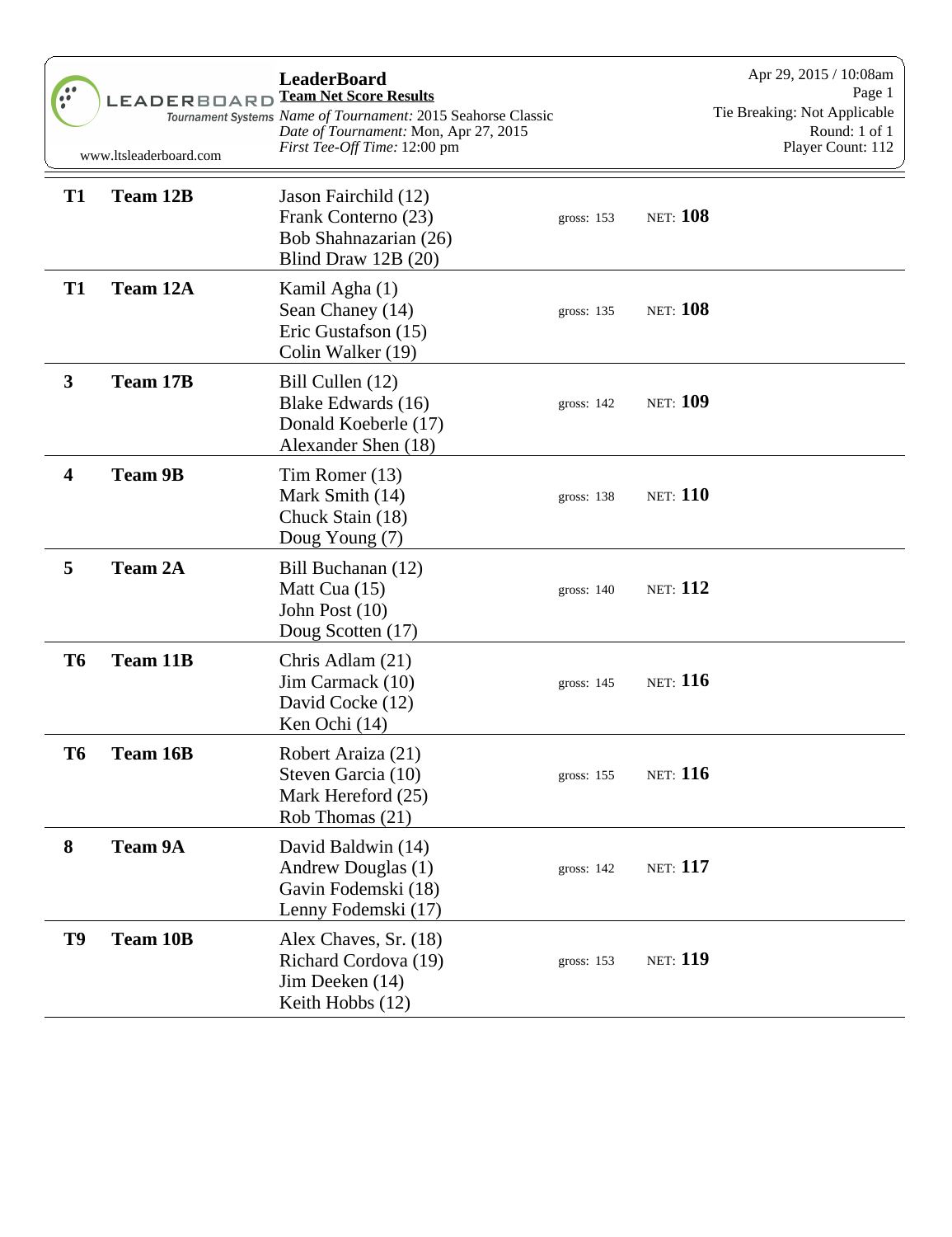| $\bullet \bullet$<br>$\bullet$ $\bullet$ | <b>LEADERBOARD</b><br>www.ltsleaderboard.com | <b>LeaderBoard</b><br><b>Team Net Score Results</b><br>Tournament Systems Name of Tournament: 2015 Seahorse Classic<br>Date of Tournament: Mon, Apr 27, 2015<br>First Tee-Off Time: 12:00 pm |            | Apr 29, 2015 / 10:08am<br>Page 2<br>Tie Breaking: Not Applicable<br>Round: 1 of 1<br>Player Count: 112 |
|------------------------------------------|----------------------------------------------|----------------------------------------------------------------------------------------------------------------------------------------------------------------------------------------------|------------|--------------------------------------------------------------------------------------------------------|
| T9                                       | <b>Team 1A</b>                               | Charles Hahn (8)<br>Jonathan Hahn (13)<br>Wayne Hirao (12)<br>Choi Tse $(29)$                                                                                                                | gross: 147 | <b>NET: 119</b>                                                                                        |
| T9                                       | <b>Team 14B</b>                              | Richard Akerman (19)<br>Ivan Barrett (16)<br>Jerry Kouzmanoff (21)<br>Al Walsh $(16)$                                                                                                        | gross: 157 | <b>NET: 119</b>                                                                                        |
| 12                                       | Team 6A                                      | Davis Moore (20)<br>Morgan Moore (10)<br>Eric Stuckman (12)<br>Vic Ulrich (30)                                                                                                               | gross: 152 | <b>NET:</b> 120                                                                                        |
| 13                                       | <b>Team 3B</b>                               | Jim Bullard (7)<br>Nic Grillo $(21)$<br>Jeff Huber (20)<br>Keith Kelley (17)                                                                                                                 | gross: 153 | <b>NET:</b> 121                                                                                        |
|                                          | T14 Team 7B                                  | Don Kazarian (7)<br>Kris Kazarian (1)<br>Dan Post (19)<br>Jim Scharffenberger (17)                                                                                                           | gross: 144 | <b>NET:</b> 122                                                                                        |
|                                          | T14 Team 17A                                 | Kevin Lanigan (18)<br>Dave McKinnie (17)<br>Nick Stiassni (21)<br>Tom Warner (13)                                                                                                            | gross: 159 | <b>NET:</b> 122                                                                                        |
|                                          | T14 Team 18B                                 | Tony Behrstock (-1)<br>Wally Durham (19)<br>Gary Singer (1)<br>Dennis Towle (15)                                                                                                             | gross: 134 | <b>NET:</b> 122                                                                                        |
| <b>T17</b>                               | Team 14A                                     | Bob Alvarado (30)<br>Joe Schuchert (22)<br>Andy Waxler (20)<br>Peter Waxler (9)                                                                                                              | gross: 163 | <b>NET:</b> 123                                                                                        |
| <b>T17</b>                               | <b>Team 3A</b>                               | Chris Job (17)<br>Judy Job $(10)$<br>Yuji Kanazawa (10)<br>Makoto Tanaka (15)                                                                                                                | gross: 150 | <b>NET:</b> 123                                                                                        |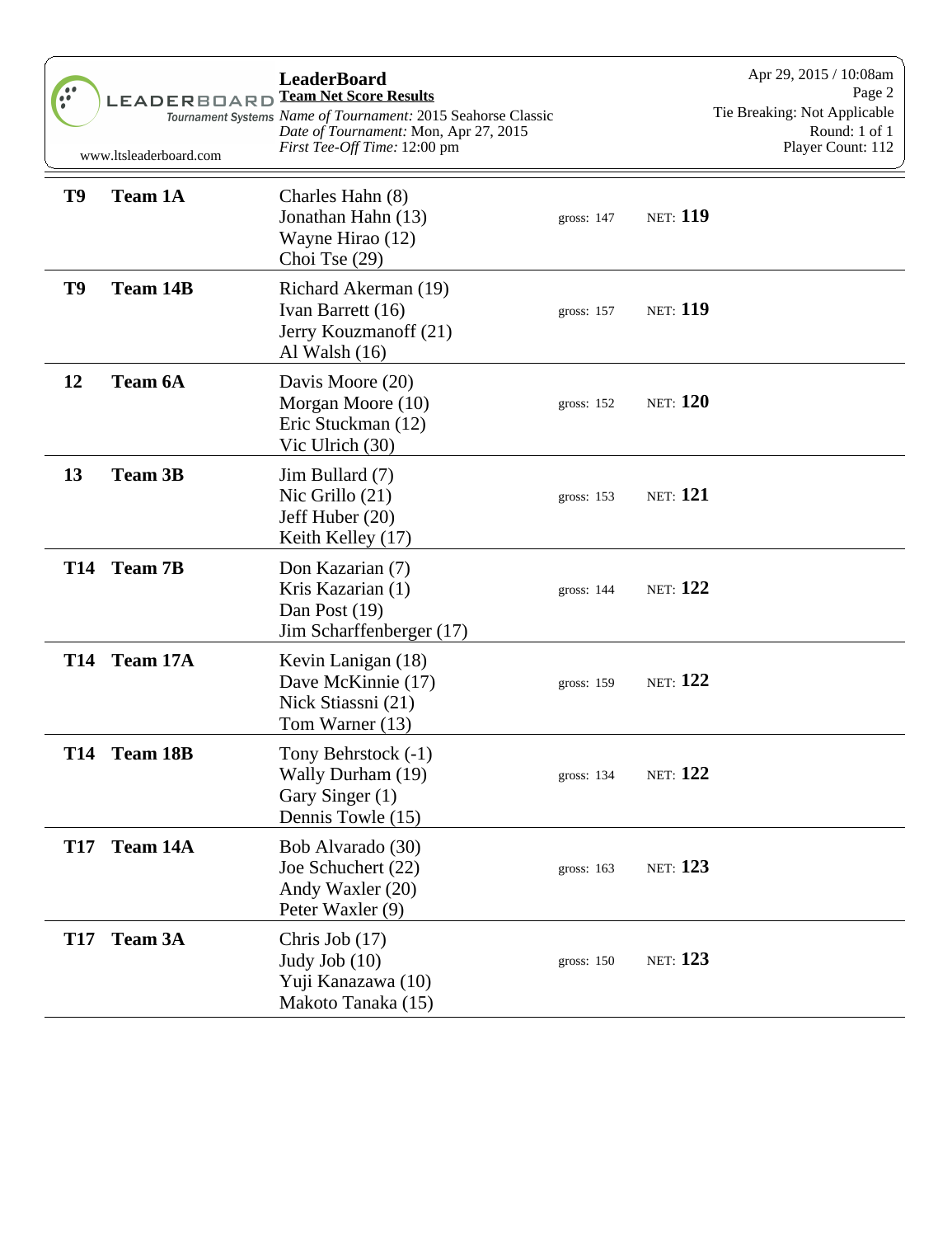| $\frac{1}{2}$ | LEADERBOARD<br>www.ltsleaderboard.com | <b>LeaderBoard</b><br><b>Team Net Score Results</b><br>Tournament Systems Name of Tournament: 2015 Seahorse Classic<br>Date of Tournament: Mon, Apr 27, 2015<br>First Tee-Off Time: 12:00 pm |              |                 | Apr 29, 2015 / 10:08am<br>Page 3<br>Tie Breaking: Not Applicable<br>Round: 1 of 1<br>Player Count: 112 |
|---------------|---------------------------------------|----------------------------------------------------------------------------------------------------------------------------------------------------------------------------------------------|--------------|-----------------|--------------------------------------------------------------------------------------------------------|
| <b>T17</b>    | <b>Team 4A</b>                        | $\text{Jim Fox } (8)$<br>Joe Giacomin (27)<br>Brock Palmer (1)<br>Ian Turnbull (25)                                                                                                          | gross: $147$ | <b>NET:</b> 123 |                                                                                                        |
| <b>T17</b>    | <b>Team 10A</b>                       | Dick Farman (29)<br>Michael Farman (27)<br>Michael Learned (24)<br>Mike O'Brien (10)                                                                                                         | gross: 170   | <b>NET:</b> 123 |                                                                                                        |
|               | T17 Team 15A                          | Denny Hoyle (11)<br>Tommy Lo $(19)$<br>Steve McClintock (23)<br>Benjamin Park (21)                                                                                                           | gross: 161   | <b>NET:</b> 123 |                                                                                                        |
| <b>T22</b>    | <b>Team 5A</b>                        | Tommy Draffen (12)<br>Michael Keating (16)<br>Curt Negrinelli (12)<br>Steve Watts (10)                                                                                                       | gross: 151   | <b>NET:</b> 124 |                                                                                                        |
|               | T22 Team 18A                          | Dave Bradley (23)<br>Alex Kouzmanoff (2)<br>Chuck Miller (17)<br>Eric Vander Ploeg (9)                                                                                                       | gross: 144   | <b>NET:</b> 124 |                                                                                                        |
| 24            | <b>Team 7A</b>                        | Bob Laubacher (25)<br>Joe Leimbach (10)<br>Tom Light (22)<br>Rick Mayer (21)                                                                                                                 | gross: $166$ | <b>NET:</b> 125 |                                                                                                        |
| 25            | <b>Team 1B</b>                        | Sean Cerda (9)<br>Kevin Kinnaw (23)<br>Jerry Koyanagi (22)<br>Takeo Miyagishima (22)                                                                                                         | gross: 166   | <b>NET:</b> 129 |                                                                                                        |
| 26            | Team 16A                              | Kevin Guetig (7)<br>Jason Gwin (11)<br>Roman Gwin (6)<br>John Vinke (25)                                                                                                                     | gross: 151   | <b>NET:</b> 130 |                                                                                                        |
| <b>T27</b>    | Team 11A                              | Bill Davidson (16)<br>Michael Duran (13)<br>Steve Price (16)<br>John Williams (15)                                                                                                           | gross: 165   | <b>NET:</b> 134 |                                                                                                        |